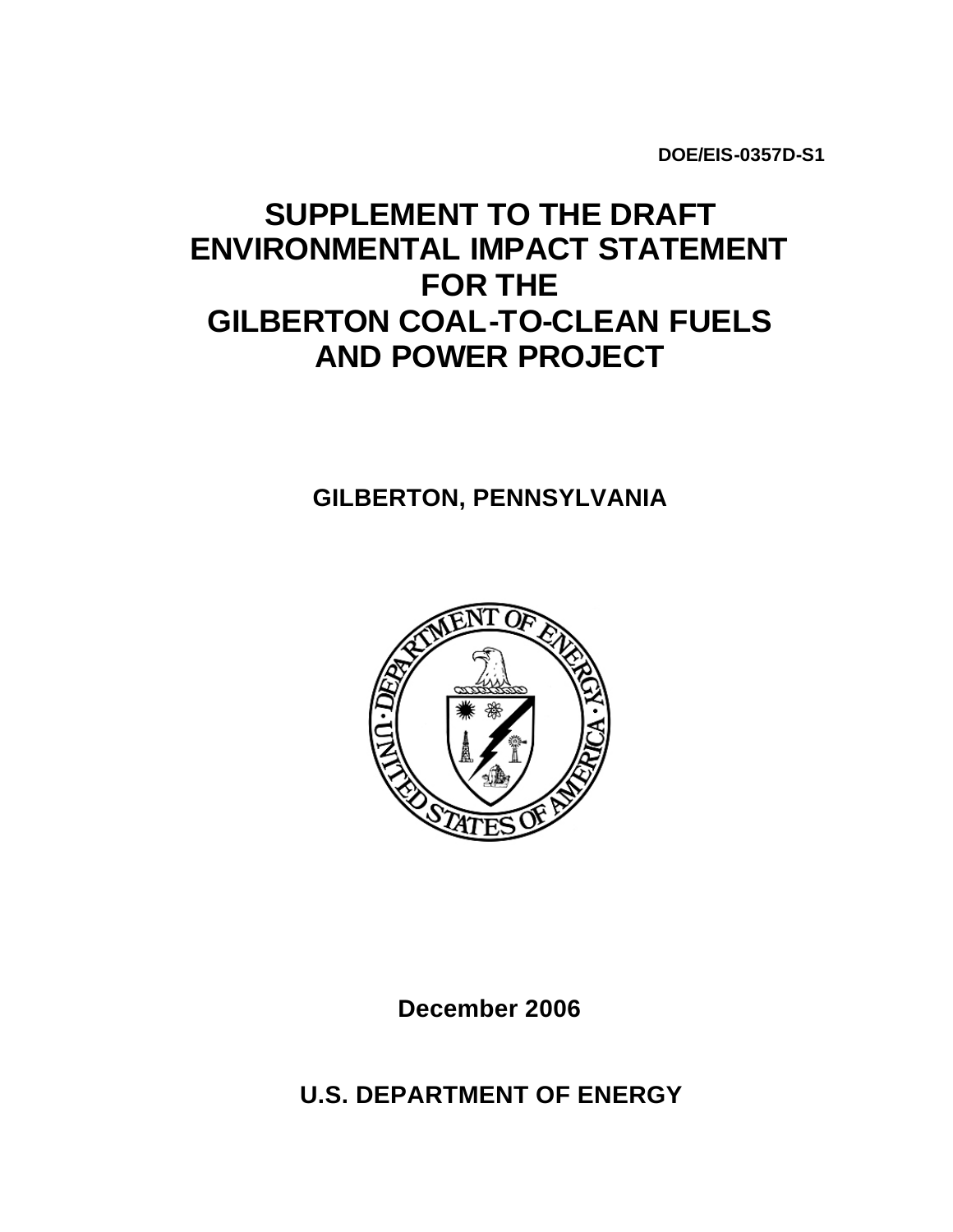# **COVER SHEET** *December 2006* **RESPONSIBLE AGENCY**

U.S. Department of Energy (DOE)

# **TITLE**

Supplement to the Draft Environmental Impact Statement for the Gilberton Coal-to-Clean Fuels and Power Project (DOE/EIS-0357D-S1)

# **LOCATION**

Gilberton, Pennsylvania

## **CONTACTS**

Additional copies or information concerning this Supplement to the Draft Environmental Impact Statement (EIS) can be obtained from Ms. Janice L. Bell, National Environmental Policy Act (NEPA) Document Manager, U.S. Department of Energy, National Energy Technology Laboratory, 626 Cochrans Mill Road, P.O. Box 10940, Pittsburgh, PA 15236-0940. Telephone: 412-386-4512. E-mail: janice.bell@netl.doe.gov.

This Supplement to the Draft EIS (DOE/EIS-0357D-S1) is available on the Internet via the DOE National Environmental Policy Act (NEPA) web site at *http://www.eh.doe.gov/nepa*, or via the National Energy Technology Laboratory web site at *http://www.netl.doe.gov.* In addition, the Supplement and the Draft EIS (DOE/EIS-0357) can be obtained from Ms. Janice Bell at the above address. In addition, this Supplement to the Draft EIS has been distributed to persons who received a copy of the Draft EIS and to those who have expressed an interest since its publication.

For general information on DOE's NEPA process, contact Ms. Carol M. Borgstrom, Director, Office of NEPA Policy and Compliance (GC-20), U.S. Department of Energy, 1000 Independence Avenue, SW, Washington, DC 20585-0103. Telephone: 202-586-4600, or leave a toll-free message at 1-800-472-2756.

## **ABSTRACT**

The DOE has prepared this Supplement to the Draft EIS to correct information regarding carbon dioxide  $(CO<sub>2</sub>)$  emissions from the proposed Gilberton plant, to provide information on the feasibility of carbon sequestration of the  $CO<sub>2</sub>$  emissions from the Gilberton plant, and to present additional information regarding CO<sub>2</sub>-related cumulative impacts associated with potential future deployment of the proposed technology.

The Draft EIS for the Gilberton Coal-to-Clean Fuels and Power Project (DOE/EIS-0357), issued in December 2005, assesses the potential environmental impacts that would result from a proposed DOE action to provide cost-shared funding for construction and operation of facilities near Gilberton, Pennsylvania, which have been proposed by WMPI PTY, LLC, for producing electricity, steam, and liquid fuels from anthracite coal waste (culm). The proposed project was selected by DOE for further consideration under the Clean Coal Power Initiative (CCPI) to demonstrate the integration of coal waste gasification and Fischer-Tropsch (F-T) synthesis of liquid hydrocarbon fuels at commercial scale. The Draft EIS evaluates potential impacts of the proposed facilities on land use, aesthetics, air quality, geology, water resources, floodplains, wetlands, ecological resources, socioeconomic resources, waste management, human health, and noise. The Draft EIS also evaluates potential impacts on these resource areas for a scenario resulting from the no-action alternative (DOE would not provide cost-shared funding) in which the proposed facilities would not be built or operated.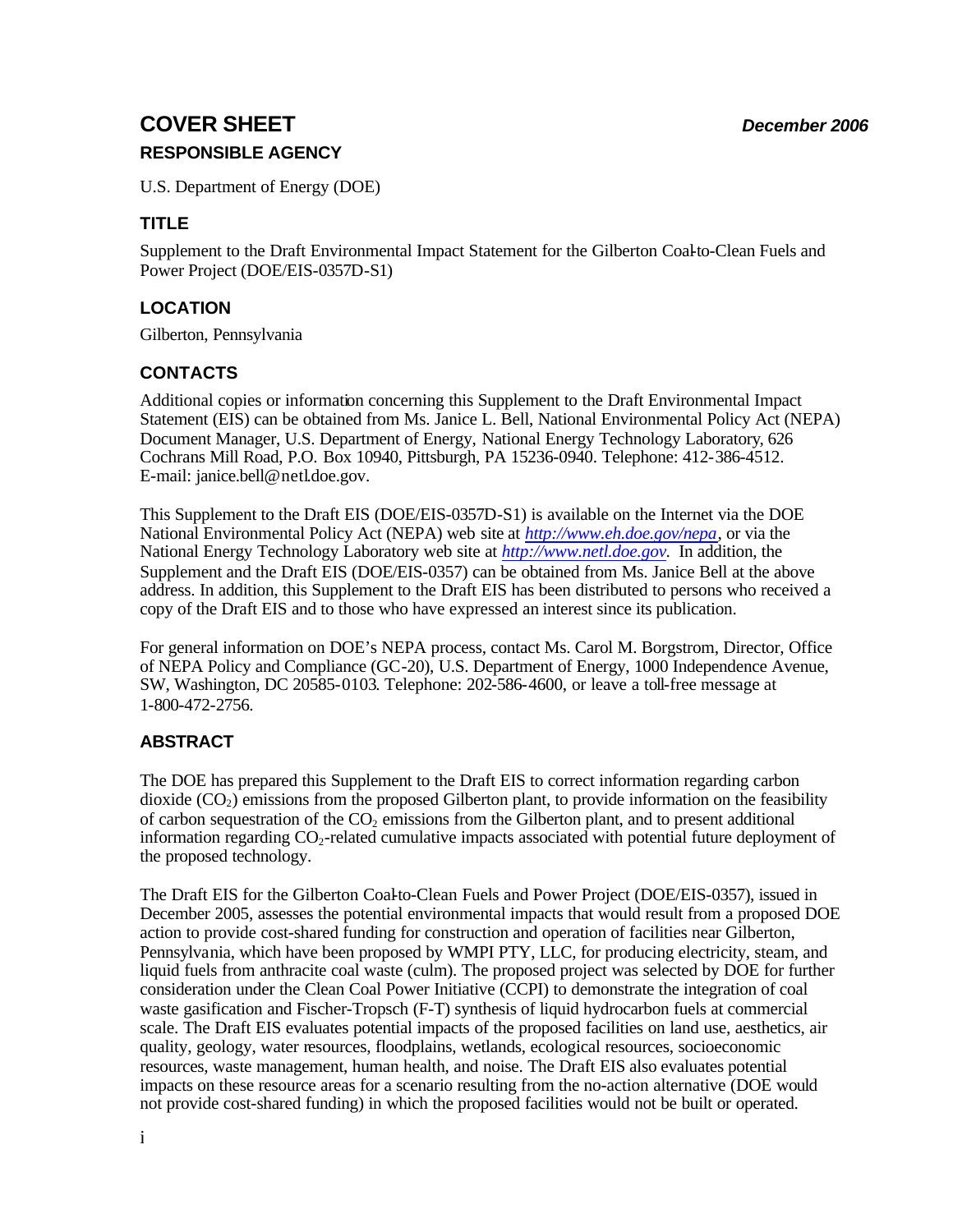DOE received comments from the Natural Resources Defense Council (NRDC) regarding how the Draft EIS addressed carbon dioxide  $(CO<sub>2</sub>)$  emissions from the proposed project in letters dated February 7, 2006, June 2, 2006, June 5, 2006, and August 9, 2006 (see Attachment). In addition, DOE staff met with NRDC representatives on June 27, 2006, to ensure that the Department understood the comments. The comments expressed concern about the potential impacts on global warming and questioned the accuracy of the annual rate of  $CO<sub>2</sub>$  emission reporting in the Draft EIS. These comments also requested DOE to enhance the analysis of potential  $CO<sub>2</sub>$ -related cumulative impacts, to further explore the feasibility of  $CO<sub>2</sub>$  sequestration, and to provide a public comment opportunity on the revised sections of the EIS. Comments on  $CO<sub>2</sub>$  emissions and carbon sequestration were also received from the following organizations and members of the public: the Coalition of Concerned Coal Region Citizens; the Mid-Atlantic Environmental Law Center; the Citizens for Pennsylvania's Future (Penn's Future); Mike Ewall; Edward and Helen Sluzis; and James Kotcon (see Attachment). These comments were similar in nature to those received from the NRDC, and therefore, are addressed as described below.

In considering these comments, DOE found that the annual rate of  $CO<sub>2</sub>$  emissions reported in the Draft EIS included only the total quantity of  $CO<sub>2</sub>$  that would be emitted directly from the proposed facilities. The reported quantity did not include a larger quantity of  $CO<sub>2</sub>$  in a concentrated stream exiting the Rectisol unit that would also be emitted. It was previously anticipated that this stream would be sold; however, the industrial participant has informed DOE that the commercial sale of the  $CO<sub>2</sub>$  would not occur in the foreseeable future, and therefore, all of the  $CO<sub>2</sub>$  would be emitted to the atmosphere. In response to comments, DOE has revised the document to clarify the total  $CO<sub>2</sub>$ emissions rate. In addition, DOE has enhanced the discussion of cumulative impacts and the discussion of the feasibility of carbon sequestration.

To further the purposes of NEPA, DOE is issuing for public comment these revised pages of the EIS that address CO2. Please note that this Supplement to the Draft EIS contains only those sections/pages affected by comments related to  $CO<sub>2</sub>$  emissions and associated issues, including carbon sequestration. DOE is requesting comments only on these sections. *All changes to the text contained in the Draft DOE/EIS-0357 are shown in boldface italics font (as is this sentence).*

### **PUBLIC COMMENTS**

DOE encourages public participation in the NEPA process and invites the public to comment on this Supplement to the Draft EIS during a 45-day comment period ending February 27, 2007. DOE will consider late comments to the extent practicable. Comments may be submitted in writing to Ms. Janice L. Bell at the above address. Comments may also be submitted by fax to: (412) 386-4806; electronically to: jbell@netl.doe.gov; or via a toll-free telephone number: 1-866-576-8240. DOE will consider comments on this Supplement to the Draft EIS in preparing the Final EIS, together with comments on the Draft EIS. Commenters do not need to resubmit their earlier comments.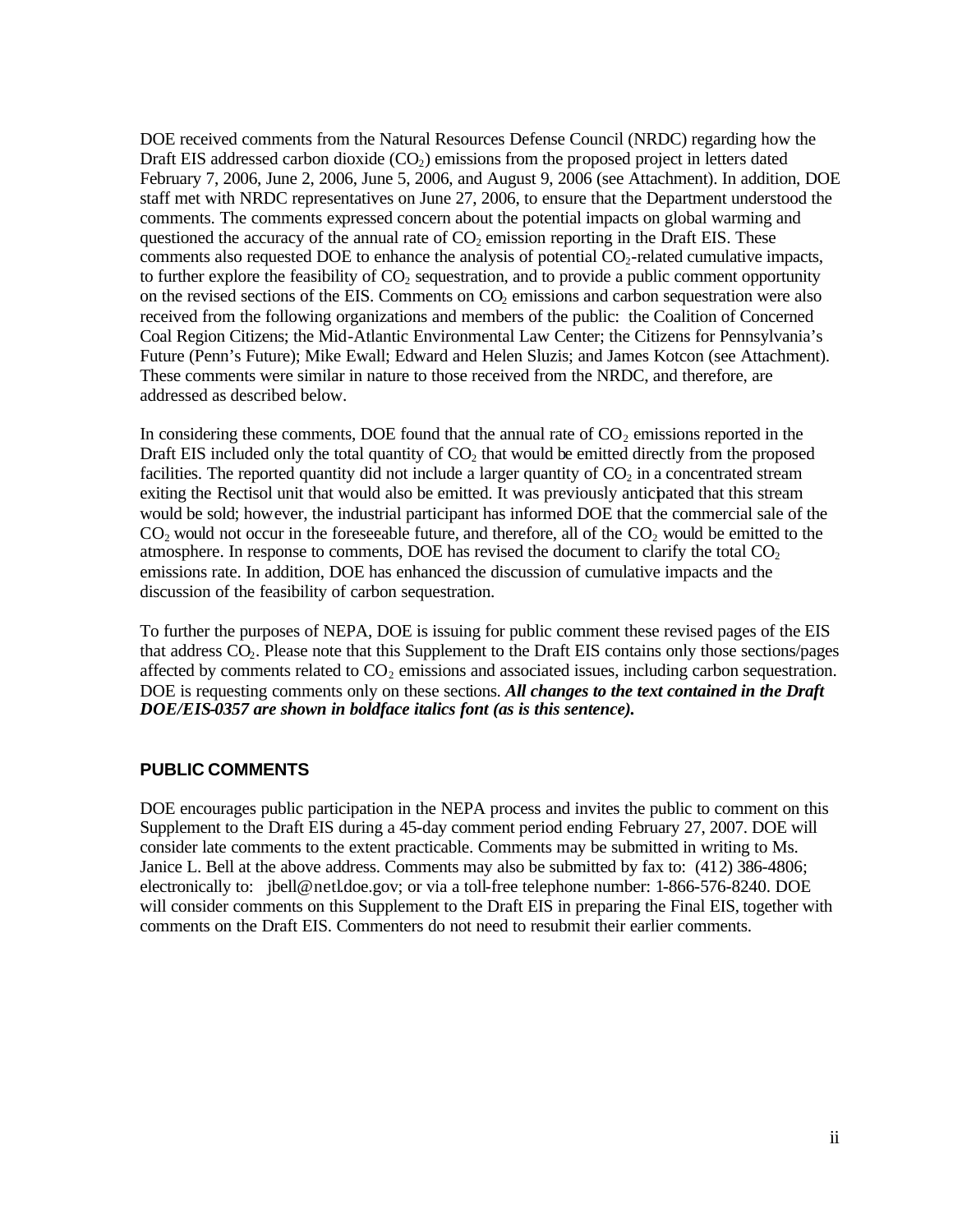#### **REVISIONS TO CO2-RELATED DISCUSSIONS IN DRAFT DOE/EIS-0357**

Pursuant to 10 CFR 1021.314, this Supplement to the Draft Environmental Impact Statement (DOE/EIS-0357) for the Gilberton Coal-to-Clean Fuels and Power Project was prepared in response to comments received concerning carbon dioxide  $(CO<sub>2</sub>)$  emission totals and the potential of the proposed action to capture and sequester  $CO<sub>2</sub>$  emissions. The primary focus of the comments was the total amount of  $CO<sub>2</sub>$  emissions that would be generated by the integrated facility. In response to comments, DOE has determined that the concentrated CO<sub>2</sub> stream exiting the gas cleanup system had not been included in the  $CO<sub>2</sub>$  emission total. This Supplement presents the sections of the Draft EIS that were modified to revise the  $CO<sub>2</sub>$  emission total and other sections of the Draft EIS related to  $CO<sub>2</sub>$ emissions and carbon sequestration, including sections that consider the impacts of commercial operation and cumulative impacts. It should be noted that this Supplement contains only those sections/pages affected by comments related to CO<sub>2</sub> emissions and sequestration. The U.S. Department of Energy is requesting comments only on these sections. *All changes to the text contained in the Draft DOE/EIS-0357 are shown in boldface italics font (as is this sentence).*

#### From the **Summary**

*Carbon dioxide emissions to the atmosphere resulting from the operation of the proposed facilities would include CO2 emitted by facility operations (832,000 tons per year) and concentrated CO2 exiting the gas cleanup system (1,450,000 tons per year). While it was previously anticipated that the concentrated CO2 stream would be sold as a byproduct, the industrial participant has informed DOE that the commercial sale of the CO2 would not occur in the foreseeable future. Therefore, all of the CO2 would be emitted to the atmosphere.In combination, these sources would increase global CO2 emissions by about 2,282,000 tons per year, adding to global emissions of CO<sup>2</sup> resulting from fossil fuel combustion, which are estimated to have been 26,000,000,000 tons in the year 1999 (IPCC 2001).*

#### From **Section 2 The Proposed Action and Alternatives**

#### **2.1 Proposed Action**

#### **2.1.6 Outputs, Discharges, and Wastes**

#### **2.1.6.1 Air Emissions**

Based on a plant operating rate of 7,500 hours per year (an 85% capacity factor), air emissions from the proposed facilities would total less than 100 tons per year for each of the criteria pollutants.  $SO<sub>2</sub>$ emissions would be about 29 tons per year,  $NO<sub>x</sub>$  emissions would be about 70 tons per year, particulate emissions would be about 23 tons per year, and CO emissions would be about 54 tons per year. VOC emissions would be about 28 tons per year (see footnote b of Table 2.1.1 for potential-toemit annual emissions included in the air permit application submitted to the Pennsylvania Department of Environmental Protection). Trace emissions of other pollutants would include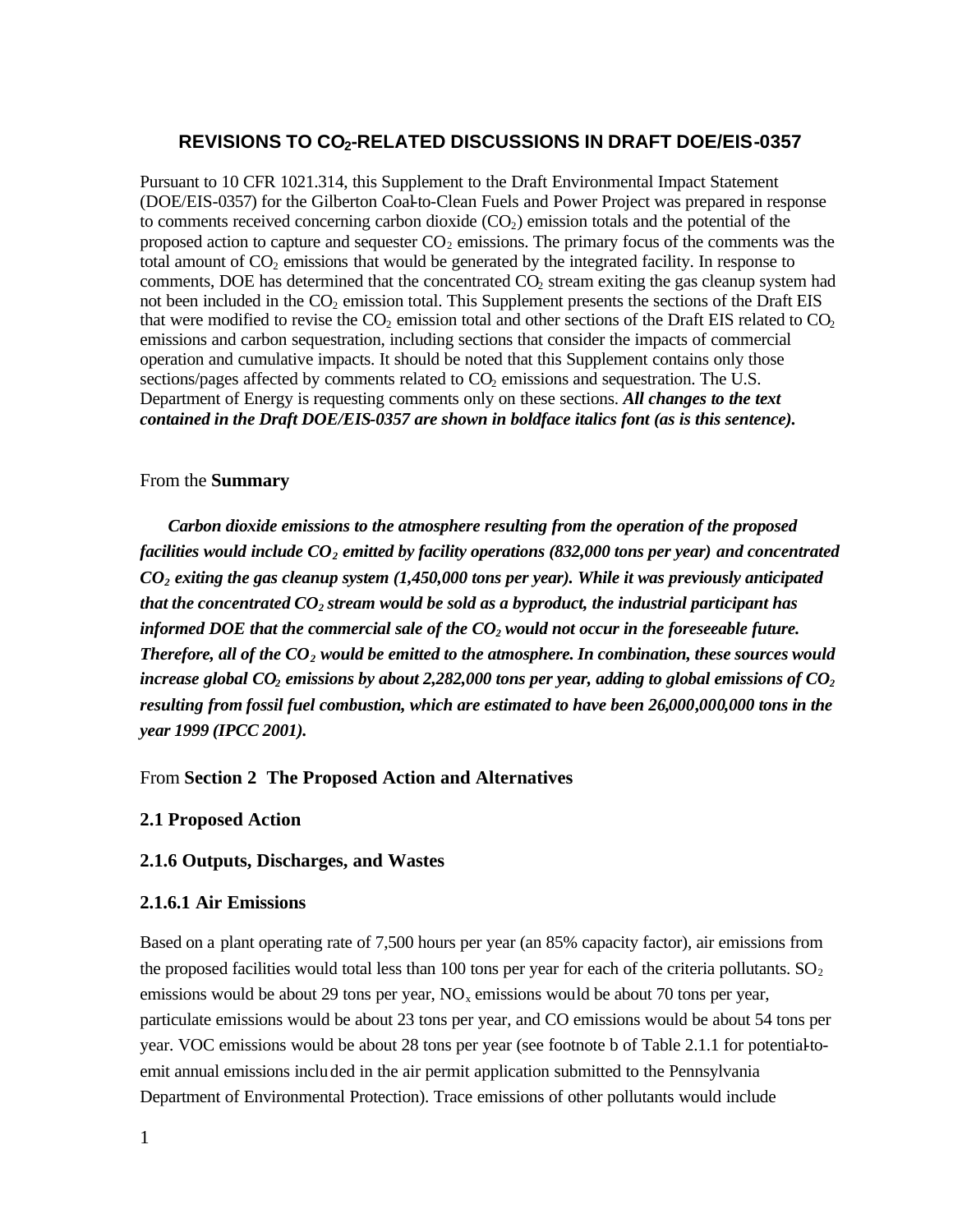mercury, beryllium, sulfuric acid mist, hydrochloric acid, hydrofluoric acid, benzene, arsenic, and various heavy metals, which are not yet quantified but for which an air quality permit has been issued by the Pennsylvania Department of Environmental Protection with annual limits to ensure that the proposed facilities would be a minor new source of the pollutants (Section 4.1.2.2). *The proposed facilities would also produce about 2,282,000 tons per year of CO2. Although CO2 is not regulated as an air pollutant, it is a greenhouse gas that is generally regarded by a large body of scientific experts as contributing to global warming and climate change (IPCC 2001).*

#### From **Section 4 Environmental Consequences**

**4.1 Proposed Action**

#### **4.1.2 Atmospheric Resources and Air Quality**

#### **4.1.2.2 Operation**

#### *Global Climate Change*

A worldwide environmental issue is the possibility of changes in the global climate (e.g., global warming) as a consequence of increasing atmospheric concentrations of greenhouse gases. *International scientific consensus has indicated that the earth's climate is changing and that human activity is a factor (IPCC 2001).* The atmosphere allows a large percentage of incoming solar radiation to pass through to the earth's surface and be converted to heat energy (infrared radiation) that does not pass back through the atmosphere as easily as the solar radiation passes in. The result is that heat energy is "trapped" near the earth's surface.

Greenhouse gases include water vapor,  $CO<sub>2</sub>$ , methane, nitrous oxide,  $O<sub>3</sub>$ , and several chlorofluorocarbons. The greenhouse gases constitute a small percentage of the earth's atmosphere; however, their collective effect is to keep the temperature of the earth's surface about 60°F warmer, on average, than it would be if no atmosphere existed. Water vapor, a natural component of the atmosphere, is the most abundant greenhouse gas. The second-most abundant greenhouse gas is  $CO<sub>2</sub>$ . *It has been estimated that CO2 concentrations in the atmosphere have increased by 31% since 1750 (IPCC 2001) and by 19% from 1959 to 2003 (Keeling and Whorf 2005).* Fossil fuel burning is the primary contributor to increasing concentrations of  $CO<sub>2</sub>$  *(IPCC 2001)*. The increasing  $CO<sub>2</sub>$ concentrations *likely* have contributed to a corresponding increase in *temperature in the lower atmosphere*. *The* globally averaged temperature in the lower atmosphere *has increased by about 1 to 1.4 °F in the last hundred years (IPCC 2001).* Because  $CO<sub>2</sub>$  is *relatively* stable in the atmosphere and essentially uniformly mixed throughout the troposphere and stratosphere, the climatic impact *of CO<sup>2</sup> emissions* does not depend on *where the emissions occur*.

*Carbon dioxide emissions resulting from the operation of the proposed facilities would add about 2,282,000 tons per year to global CO2 emissions, thus adding to global emissions of CO<sup>2</sup> resulting from fossil fuel combustion, which are estimated to have been 26,000,000,000 tons in the*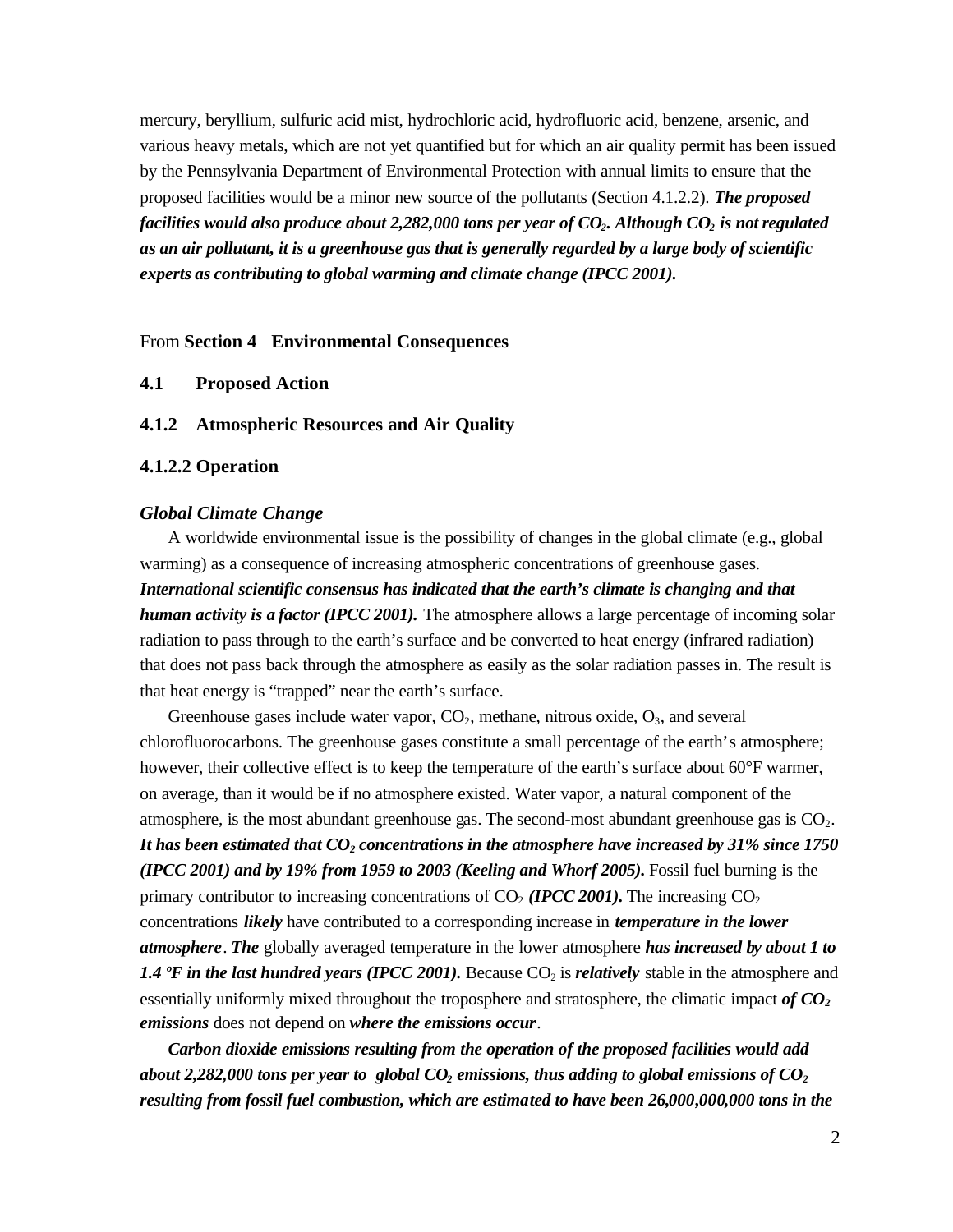*year 1999 (IPCC 2001). A more recent study estimated global emissions of CO2 from fossil fuel combustion to be 28,320,940,000 tons in the year 2003 (Marland et al. 2006). The total emissions from WMPI would include CO2 emitted directly to the atmosphere by facility operations (832,000 tons per year) plus the concentrated CO2 stream separated in the gas cleanup system (1,450,000 tons per year; Radizwon 2006), which would be emitted at the site. Section 5.1.4 discusses the possible feasibility of CO2 sequestration during the 50-year life of the plant.* 

#### From**4.2 POLLUTION PREVENTION AND MITIGATION MEASURES**

Pollution prevention and mitigation measures have been incorporated by WMPI as part of the design of the proposed project. The proposed facilities' use of anthracite culm as feedstock would allow reclamation of land currently stockpiled with culm and would provide a beneficial use for *this waste* material. Also, the quality of water returned to the mine pool following use by the proposed facilities would be improved. WMPI plans to sell the coarse slag and elemental sulfur as byproducts to offsite customers. In addition, mitigation measures have been developed to minimize potential environmental impacts. Table 4.2.1 lists the pollution prevention and mitigation measures that WMPI would provide during the construction and operation of the proposed facilities.

*Additional mitigation measures have been considered for the concentrated stream of CO<sup>2</sup> exiting the Rectisol unit. The measures considered include the sale of the concentrated CO2 stream and geologic sequestration of this stream. However, it has been determined that these options would not be feasible during the project demonstration phase. The industrial participant has informed DOE that sale of the CO2 byproduct would not occur in the foreseeable future. In addition, DOE has considered the potential to reduce project CO2 emissions using geologic sequestration. This is not a reasonable option because sequestration technology is not sufficiently mature to be implemented at production scale during the demonstration period for the proposed facilities. The future potential for geologic sequestration of CO2 during commercial operation of the proposed facilities is discussed in Section 5.1.4.*

#### From **Section 5 IMPACTS OF COMMERCIAL OPERATION{**tc "5. IMPACTS OF COMMERCIAL OPERATION"**}**

Following completion of the 3-year demonstration, three scenarios would be reasonably foreseeable: (1) a successful demonstration followed immediately by commercial operation of the facilities at approximately the same production level; (2) an unsuccessful demonstration followed by conversion of the facilities to an integrated gasification combined-cycle power plant; and (3) an unsuccessful demonstration followed by dismantlement of the facilities. *The following sections discuss the potential environmental consequences of these three scenarios. For* the first two scenarios, the expected operating life of the facilities *is assumed to be 50* years.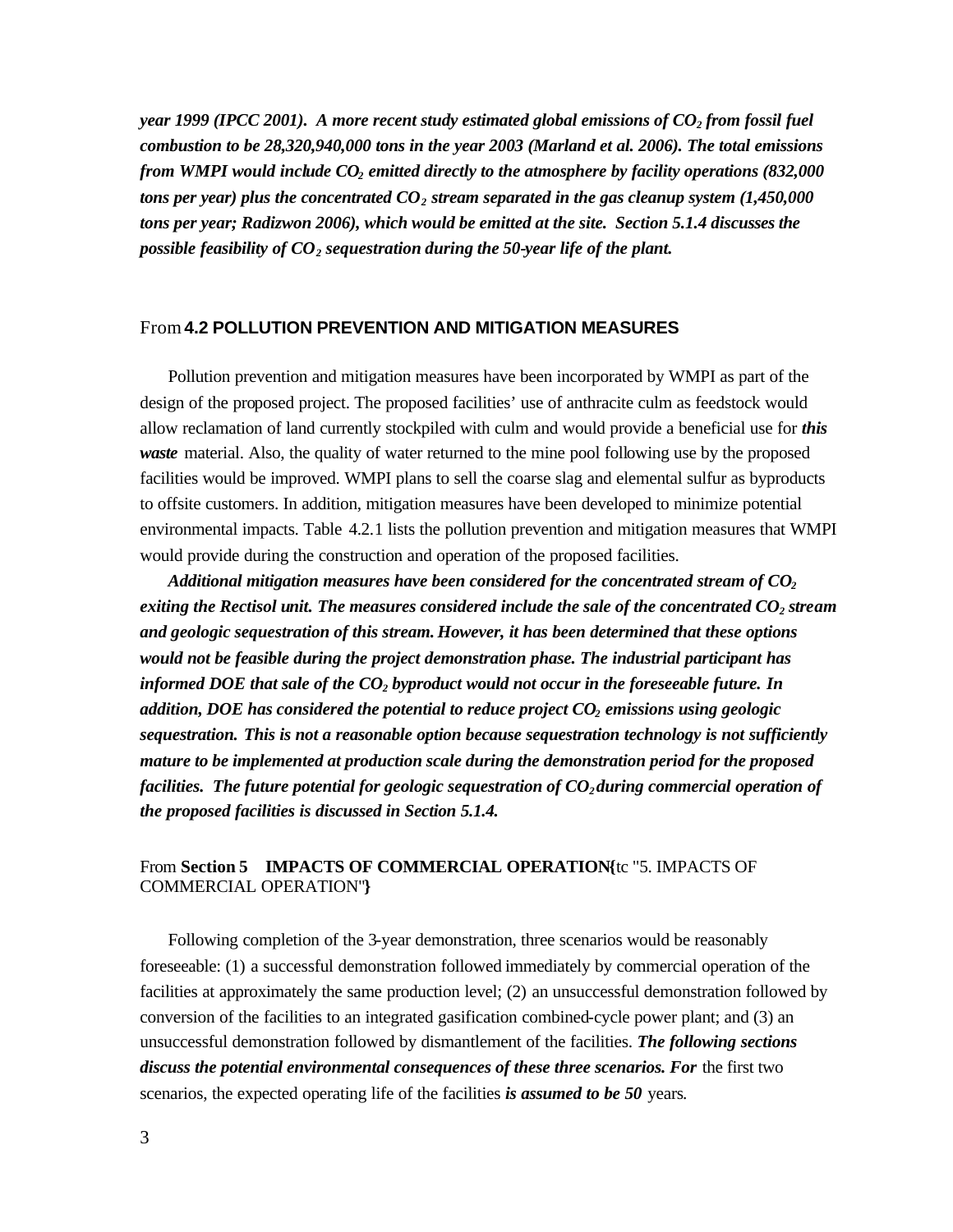#### From 5.1 COMMERCIAL OPERATION FOLLOWS DEMONSTRATION

Under the first scenario, the level of *most* short-term impacts during commercial operation would not change from those described for the demonstration (Section 4) because the proposed facilities would continue operating 24 hours-per-day with the same operating characteristics. *There could be differences, however,* for impacts that accumulate with time (e.*g., resource consumption*, solid waste disposal, *and buildup of greenhouse gases in the atmosphere). Also, changes in the environmental setting and other changes external to the facilities could result in changes in project impacts.* 

#### From *5.1.4 Carbon Dioxide (CO2) Emissions*

 $\overline{\phantom{a}}$ 

*Over the 50-year duration of commercial operation, the facilities could release a total of about 114,000,000 tons of CO<sub>2</sub> to the global atmosphere, consisting of about 42,000,000 tons of CO<sub>2</sub>. emissions from facility operations and 72,000,000 tons of CO2 recovered in the Rectisol unit. In the long term (following the demonstration phase), the industrial participant may negotiate the sale of the concentrated CO2 stream for use in other types of industrial or commercial operations. In addition, during the 50-year period it might become feasible to reduce the project's contribution to global climate change by sequestering some of the recovered CO2 (1,450,000 tons/yr) underground.*

*Underground storage, or geologic sequestration, of*  $CO_2$  *is a promising technology*<sup> $1$ </sup> being *actively investigated and tested nationally and internationally by DOE and other organizations (Davison et al. 2001, IPCC 2005). Most of the research projects being conducted are at a pilot or smaller scale. Large-scale commercial deployment of the most promising carbon sequestration technologies is expected to be technically practicable within the next 15 years (CO2 Capture and Storage Working Group 2002). During the 50-year duration of commercial operation, a combination of economic incentives and new legal requirements might result in the industrial participant investigating the option to sequester CO2 recovered from the proposed facilities.*

*The feasibility of any potential sequestration technology requires the availability of a suitable geologic setting. Based on geologic factors, there are two theoretically possible scenarios for future geologic sequestration of CO2 from the proposed facilities: (1) sequestration at a regional sequestration site and (2) sequestration in the Schuylkill County area.* 

*In the first scenario, regional sequestration could occur in Western Pennsylvania, where the Midwest Regional Carbon Sequestration Partnership has identified a potential for geologic sequestration of 76 gigatonnes (83 billion tons) of CO2 in saline formations, depleted oil and gas* 

*<sup>1</sup> Potential geologic sequestration technologies include injection into depleted oil and gas fields (to enhance recovery of residual hydrocarbons in addition to trapping CO2); injection into deep saline formations (in which CO2 is trapped physically and also reacts chemically with dissolved substances in ground water, precipitating to form solid compounds that remain in the formation); and injection into unmineable coal seams (in which adsorption of CO2 onto the coal displaces trapped methane, which can be extracted for sale as natural gas).*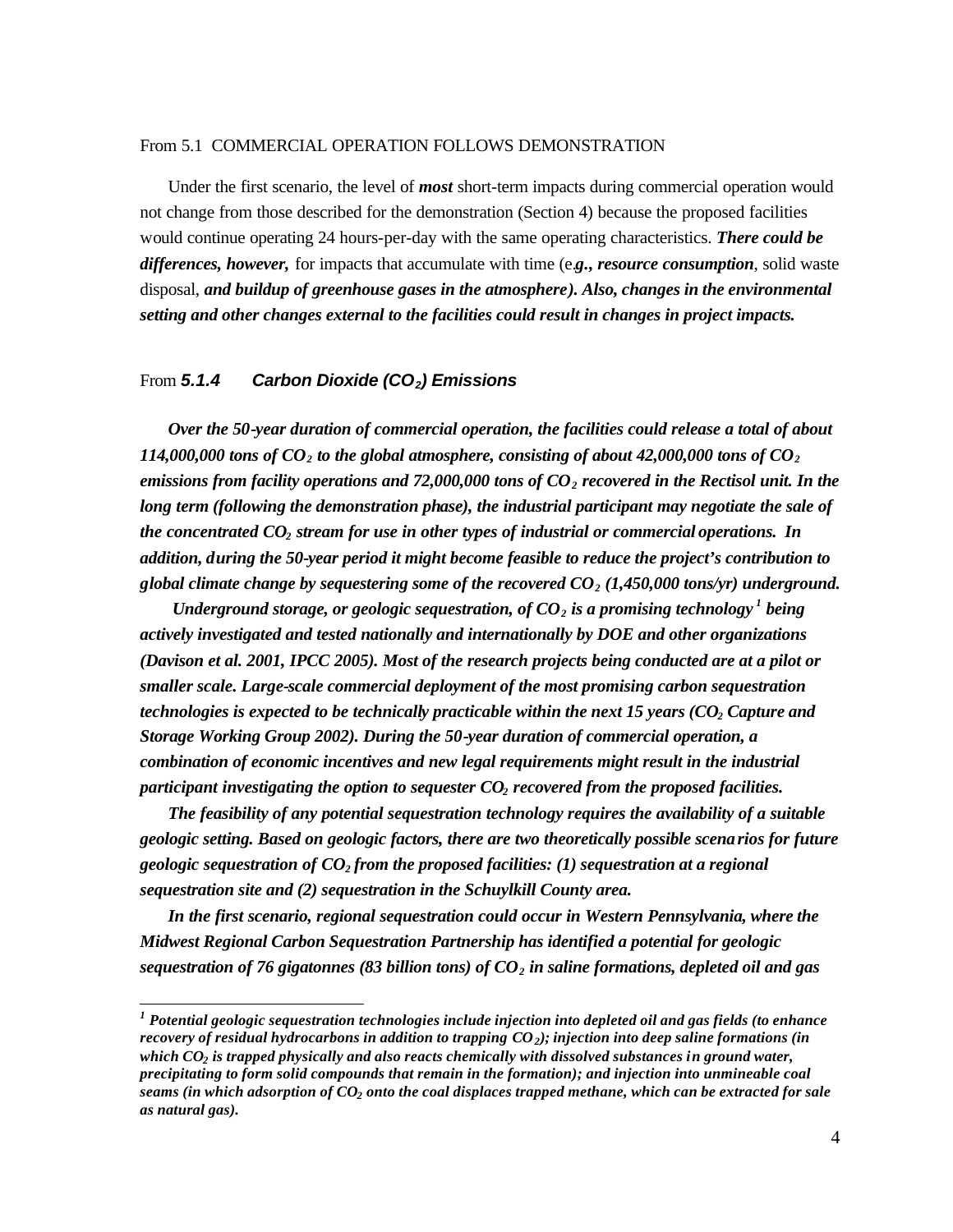*fields, and coal seams (Battelle 2005). The region's sequestration capacity would be more than sufficient for the 72,000,000 tons of CO2 that would be recovered during the facilities' 50-year operating life. A buried pipeline (similar to a natural gas pipeline) or extensive rail transportation (about 14,500 100-ton or 10,360 140-ton rail tanker cars per year) would be required to transport the CO2 to an injection site in Western Pennsylvania (150 miles or more from Gilberton). Multiple injection wells would need to be installed and operated to receive the CO2; multiple extraction wells also would be needed for CO2 sequestration in depleted oil and gas fields or methane-bearing coal beds.* 

*In the second scenario, sequestration could occur in the Schuylkill County area, in deep unmineable coal seams, while producing coal bed methane for sale as natural gas. While Midwest Regional Carbon Sequestration Partnership geologic mapping did not extend into Eastern Pennsylvania (Gupta 2006), analyses of the region's geology, geologic history, geologic structure, mining history, and measurements on coal samples suggest a considerable potential to recover methane from unmineable coals in the anthracite region (Milici 2004a and 2004b, Milici and*  Hatch 2004). DOE estimates<sup>2</sup> that a local carbon sequestration and coal bed methane production *operation could sequester only a portion of the facilities' concentrated CO2 stream, as the potential sequestration capacity in Schuylkill County could not accommodate the facilities' lifetime CO<sup>2</sup> production (72,000,000 tons).*

*Under either scenario, carbon sequestration operations could have environmental impacts from the use and disturbance of land (for exploration activities, well fields, and CO2 pipelines) and possibly from rail or truck transportation of CO2. Any oil or gas production associated with CO<sup>2</sup> sequestration would produce local economic benefits along with potential environmental impacts from refining, storing, and transporting the hydrocarbon fuels. In addition, sequestration* 

 $\overline{a}$ 

<sup>2</sup> *The presence of methane in the area's coal is indicated by measurements on coal samples and by a history of "fire-damp" (methane) explosions in anthracite mines during the early years of mining (Milici 2004b). While the anthracite region's complex geologic structure would inhibit coal bed methane recovery, the U.S. Geological Survey has identified several areas in the Southern Anthracite Field (i.e., central Schuylkill County) where coal bed methane recovery might be feasible because rock strata are subhorizontal to gently inclined. Total coal bed thicknesses of 50 to 100 ft within the interval about 500 to 2,000 ft below the ground surface (Milici 2004a and 2004b) and in-place gas content expected to average around 300 ft <sup>3</sup> /ton may support future development of a commercially viable natural gas production operation, particularly if angled drill holes are used (Milici 2006).* 

*To estimate potential sequestration capacity in Schuylkill County, DOE assumed the coal has an average gas-in-place methane content of 100 ft <sup>3</sup> /ton (USGS data suggest that this is a conservative estimate); the density of CO2 gas is 17,250 ft <sup>3</sup> /ton; 90% of the methane contained in the coal could be extracted and replaced by CO2; and the volume of CO2 sequestered would be twice the volume of methane extracted (Battelle 2005). Based on these assumptions, if one year's production of CO2 from the proposed facilities (1,450,000 tons/year, or about 25 billion ft <sup>3</sup> /yr as gas) were injected, the injected material would utilize the*   $CO_2$  storage capacity of about 140,000,000 tons of in-place coal, while producing about 12.5 billion ft<sup>3</sup>/year (about 34,,000m000 ft<sup>3</sup>/day) of natural gas (methane). Assuming that anthracite coal has a density of 1,500  $k$ g/m $^3$  (93 lb/ft $^3$ ) and the average total thickness of suitable coal is 50 ft, sequestration of one year's  $\overline{CO_2}$ *production would utilize the coal under 1,380 acres.* 

*To sequester the entire 72,000,000 tons of CO2 generated over the proposed facilities' 50-year operating life would require 6.9 billion tons of in-place coal, which exceeds the total unrecoverable coal reserve in Schuylkill County (Section 3.3.3).*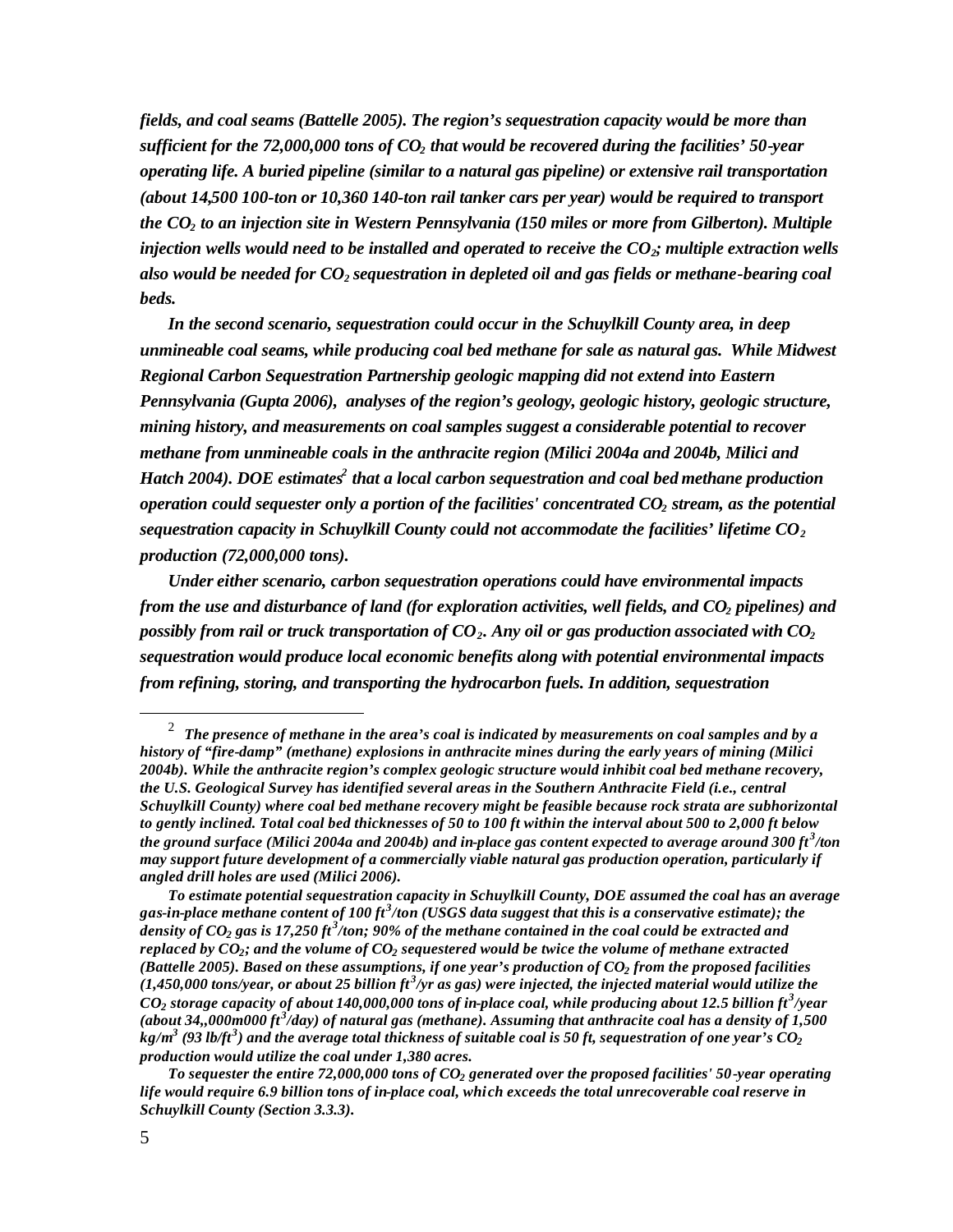*combined with coal bed methane recovery could result in impacts from the pumping and disposing of water from the methane-bearing coal beds. In extracting coal bed methane, water is pumped from the coal beds to lower the pressure that keeps methane adsorbed to the surface of the coal, thus stimulating desorption of methane (USGS 2000). In the anthracite region, unmineable coal and surrounding rock layers are likely to contain abundant groundwater, which would contribute to the potential for impacts (Milici 2004b).*

#### From **Section 6 Cumulative Impacts**

#### *6.1 Air Quality*

As discussed in Section 4.1.2.2, *the operation of the* proposed facilities would increase global CO2 emissions by about *2,280,000* tons per year, *adding to global emissions of CO2 resulting from fossil fuel combustion, which are estimated to have been 26,000,000,000 tons in the year 1999 (IPCC 2001).*

 *In addition, the successful demonstration of the integration of coal waste gasification and F-T synthesis of liquid hydrocarbon fuels at a commercial scale may encourage the development of similar facilities producing liquid hydrocarbon fuels from coal. Therefore, another consideration for evaluating potential cumulative impacts from the proposed facilities on greenhouse gas emission totals was to compare the greenhouse-gas contribution from the coal-to-liquids (CTL) technology to be demonstrated with the greenhouse-gas contribution from conventional technologies for producing liquid transportation fuels. Because coal has a higher carbon-tohydrogen ratio than crude oil, production of liquid hydrocarbon fuel from coal generates more excess carbon (released as CO2) than production of the same quantity of liquid fuel from petroleum.* 

*Over the entire fuel cycle (from production of the raw material in a coal mine or oil well through utilization of the fuel in a vehicle) and considering all greenhouse gases, production and delivery of liquid transportation fuels from coal has been estimated to result in about 80% more greenhouse-gas emissions than from production and delivery of conventional petroleum-derived fuels (Marano and Ciferno 2001, Williams and Larson 2003, Williams et al. 2006). However, recovery and sequestration of CO<sup>2</sup> at a CTL production facility (Section 5.1) could reduce greenhouse gas emissions from CTL fuel production to levels below conventional petroleumderived fuel production (Marano and Ciferno 2001). Based on a conceptual analysis of potential CO2 capture and sequestration at facilities that produce liquid fuels from coal using technologies similar to those included in the proposed project, it has been estimated that CO2 sequestration could reduce total fuel-cycle greenhouse gas emissions to 8% more than from the conventional petroleum-derived fuel cycle (Williams et al. 2006). With technology advancements, future largescale CTL facilities are expected to be able to achieve higher rates of CO2 capture and sequestration (Larson and Tingjin 2003, Southern States Energy Board 2006), potentially resulting*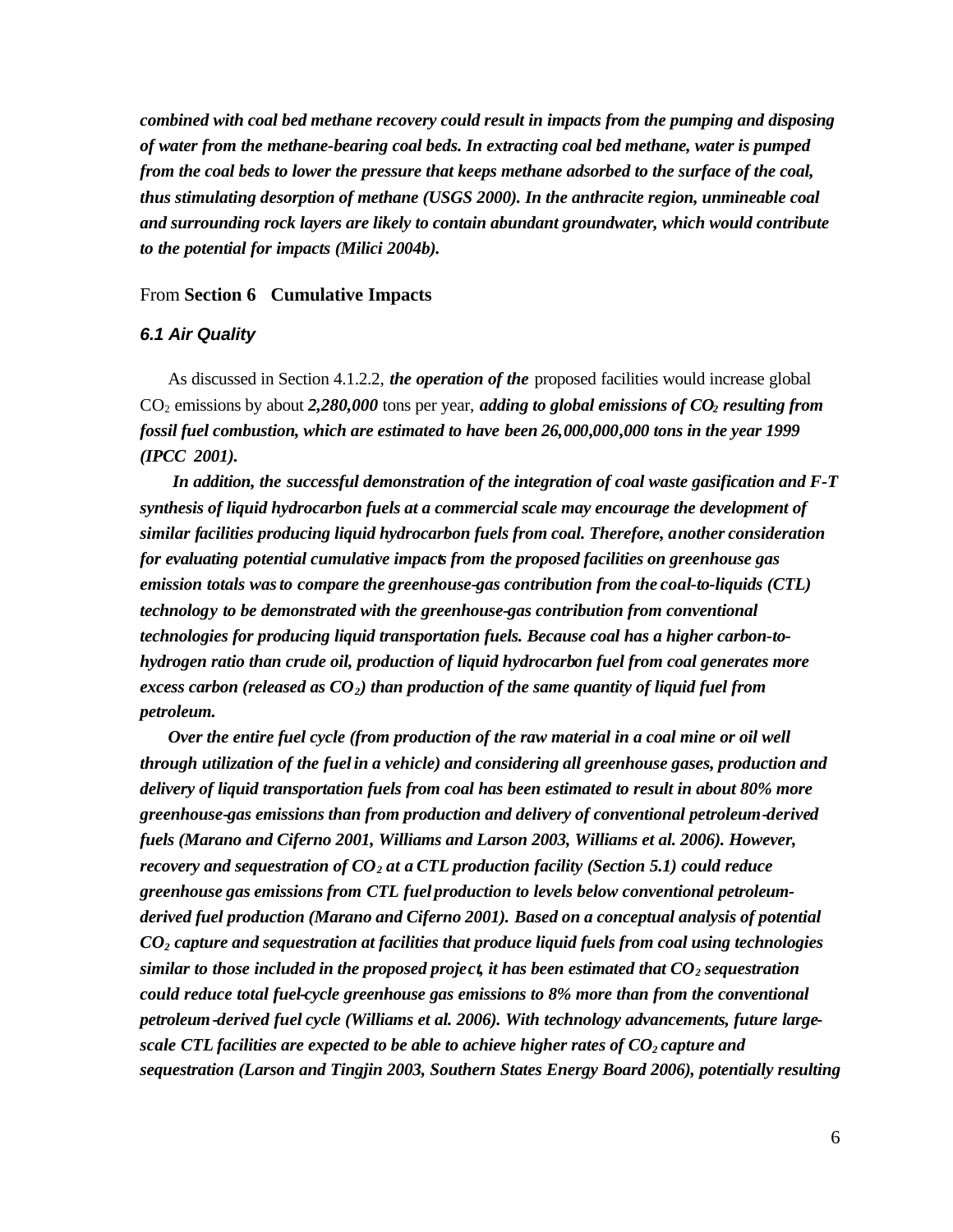*in life-cycle greenhouse-gas emissions that are lower than those resulting from use of conventional petroleum refineries that are not equipped for CO2 capture and sequestration.* 

*In estimating how increased use of CTL technology could affect total greenhouse gas emissions associated with liquid transportation fuels, DOE considered forecasts of the potential extent of CTL utilization in 2030. Using reference case assumptions, the Energy Information Administration (2006) has forecast that by 2030 U.S. CTL production will consume 94,000,000 tons of coal annually (5% of the nation's coal use) and produce the equivalent of 277,000,000 barrels of crude oil, supplying 2.75% of the nation's petroleum needs<sup>3</sup> . Based on this forecast and assuming the CTL fuel cycle generates 80% more greenhouse-gas emissions than production and delivery of conventional petroleum-derived fuels (Marano and Ciferno 2001, Williams and Larson 2003, Williams et al. 2006), the use of CTL technology for producing transportation fuels would cause the U.S. "petroleum" sector to release 2% more greenhouse gases in the year 2030 than if the same quantity of liquid fuel was produced from petroleum.If all CTL facilities employed carbon sequestration that reduced greenhouse-gas emissions from the CTL to about 8% more than the petroleum-derived liquid fuel cycle, the greenhouse-gas emission contribution of the U.S. "petroleum" sector in that same year would be about 0.2% higher than if the same quantity of liquid fuel was produced from petroleum. If fuel-cycle emissions from CTL technologies were reduced to 10% less than conventional petroleum technologies due to a combination of more efficient carbon capture and sequestration at CTL production facilities, increased capture of the methane released during coal mining, and other potential mitigation measures (Marano and Ciferno 2001), the greenhouse-gas emission contribution of the U.S. "petroleum" sector would be about 0.3% less than if the same quantity of liquid fuel was produced from petroleum.*

*Using high-range estimates of future oil prices (high oil prices would encourage more CTL production), the Energy Information Administration (2006) has forecast that in the year 2030 U.S. CTL production would consume 207,000,000 tons of coal (10% of the nation's coal use) and produce the equivalent of 617,000,000 barrels of crude oil, supplying 6.7% of the nation's petroleum needs. Based on this forecast and assuming the CTL fuel cycle generates 80% more greenhouse-gas emissions than production and delivery of conventional petroleum-derived fuels, expanded use of CTL technology to produce transportation fuels could cause the U.S. "petroleum" sector to release about 5% more greenhouse gas emissions than if the same quantity of fuel was produced from petroleum. However, carbon sequestration that reduced greenhouse-gas emissions from the CTL fuel cycle to about 8% more than the petroleum-derived liquid fuel cycle could reduce this greenhouse-gas emission increment to about 0.5% more than if the same quantity of* 

 $\overline{a}$ 

<sup>3</sup> On December 5, 2006, the Energy Information Administration made an early release of a portion of its *2007 Energy Outlook* (http://www.eia.doe.gov/oiaf/aeo/index.html, accessed December 7, 2006), including reference case projections for 2030, but no projections for other sets of assumptions. The reference case projections indicate 19% more CTL production in 2030 than was projected in the 2006 analysis. Resulting contributions to greenhouse gas emissions from the liquid fuels sector would be roughly 19% higher for the reference case than the values estimated based on 2006 projections. DOE expects to revise the final EIS to reflect the *2007 Energy Outlook* report, which is planned for release early in 2007.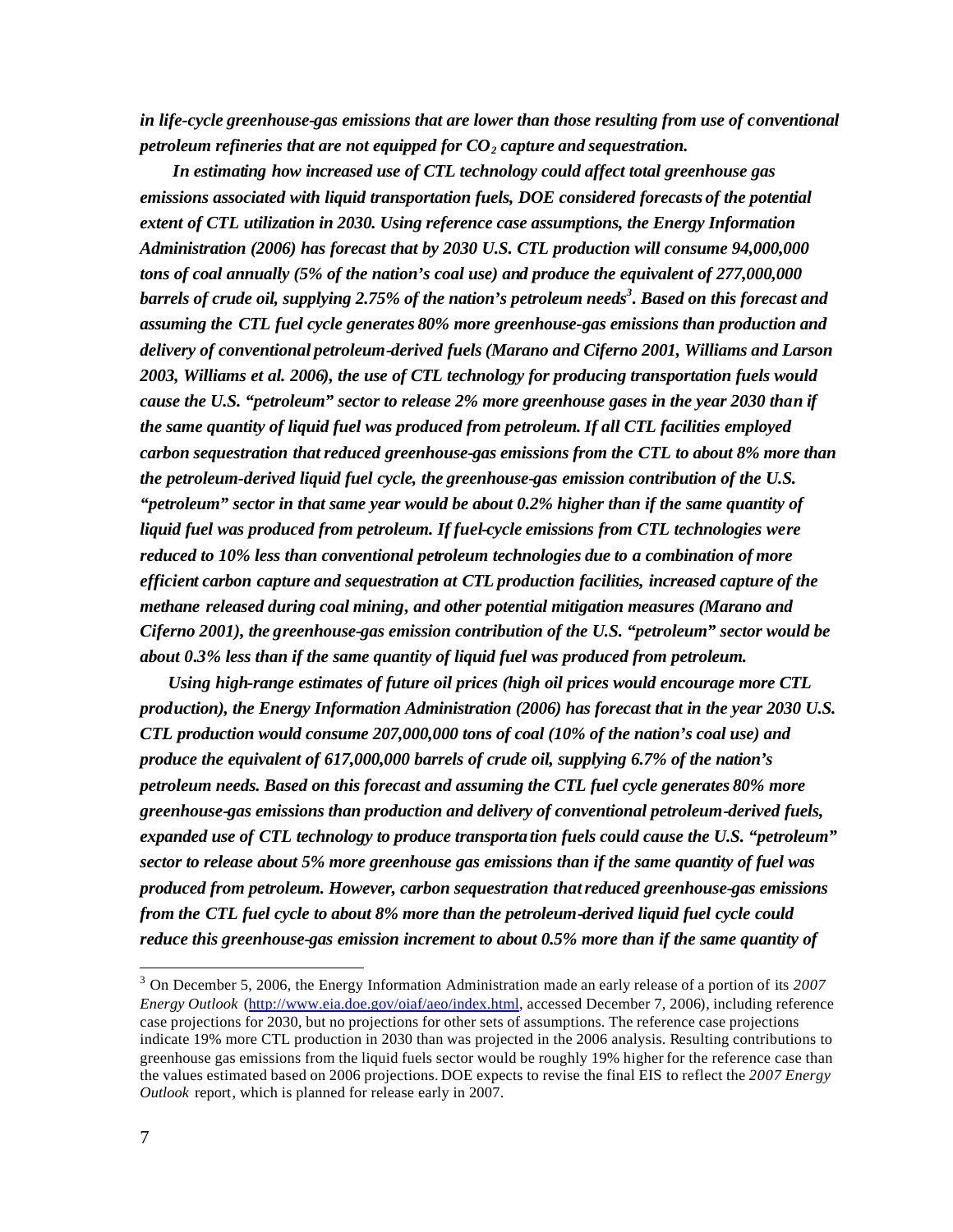*liquid fuel was produced from petroleum. If fuel-cycle emissions from CTL technologies were reduced to 10% less than conventional petroleum technologies due to more efficient CO<sup>2</sup> capture and sequestration and other measures, as discussed above, the greenhouse-gas emission contribution of the U.S. "petroleum" sector would be about 0.7% less than if the same quantity of liquid fuel was produced from petroleum.*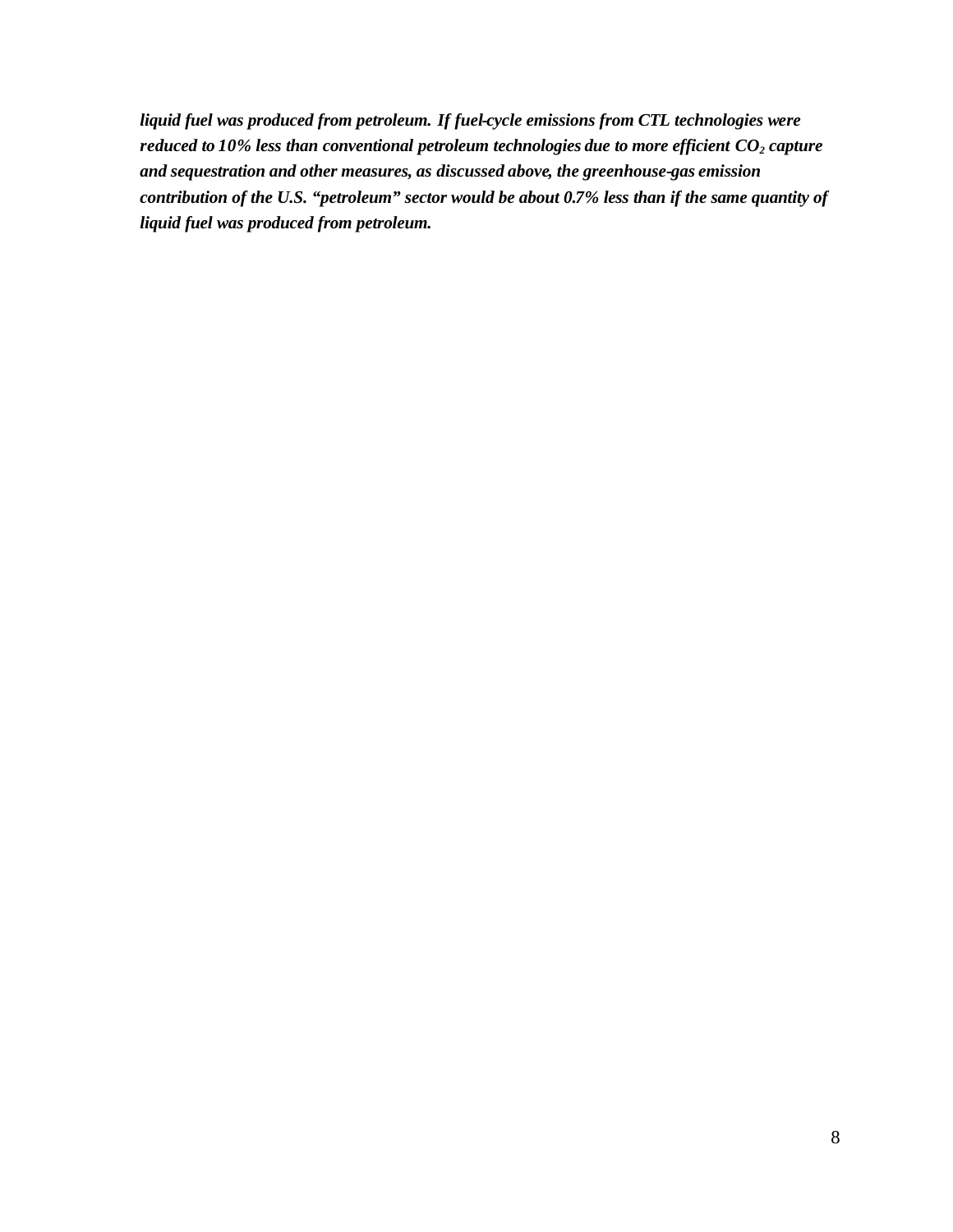#### **REFERENCES**

- *Battelle 2005. The Midwest Regional Carbon Sequestration Partnership (MRCSP) Phase 1 Final Report. December. http://198.87.0.58/PhaseIReport.aspx*
- *CO2 Capture and Storage Working Group. 2002. CO2 Capture and Storage in Geologic Formations. NCCTI Energy Technologies Group, Office of Fossil Energy, U.S. Department of Energy. January 8. http://www.netl.doe.gov/publications/carbon\_seq/CS-NCCTIwhitepaper.pdf*
- *Davison, J., P. Freund, and A. Smith. 2001. Putting Carbon Back Into the Ground. International Energy Agency Greenhouse Gas R&D Programme. February. http://www.ieagreen.org.uk/putcback.pdf*
- *Energy Information Administration (DOE). 2006. Annual Energy Outlook 2006 with Projections to 2030. February. http://www.eia.doe.gov/oiaf/aeo/ (Accessed August 30, 2006)*
- *Gupta, N. 2006. Personal communication to Ellen Smith, Oak Ridge National Laboratory, July 11, 2006. Battelle, Columbus, OH.*
- *IPCC (Intergovernmental Panel on Climate Change) 2001. Climate Change 2001: The Scientific Basis. Contribution of Working Group I to the Third Assessment Report of the Intergovernmental Panel on Climate Change. Cambridge University Press, Cambridge, UK, and New York, NY. 881 pp. (http://www.grida.no/climate/ipcc\_tar/ Accessed November 16, 2006).*
- *IPCC (Intergovernmental Panel on Climate Change) 2005. IPCC Special Report: Carbon Dioxide Capture and Storage. A Special Report of Working Group III of the Intergovernmental Panel on Climate Change. Geneva, Switzerland. September. http://arch.rivm.nl/env/int/ipcc/pages\_media/SRCCSfinal/IPCCSpecialReportonCarbondioxideCaptureandStorage.htm (Accessed August 30, 2006)*
- *Keeling, C.D., and T.P. Whorf. 2005. Atmospheric carbon dioxide record from Mauna Loa. In Trends: A Compendium of Data on Global Change. Carbon Dioxide Information Analysis Center, Oak Ridge National Laboratory, Oak Ridge, TN. http://cdiac.ornl.gov/ftp/ndp001/maunaloa.co2 (Accessed November 15, 2006)*
- *Larson, Eric D., and Ren Tingjin. 2003. Synthetic Fuel Production by Indirect Coal Liquefaction. Energy for Sustainable Development 7 (4): 79-102. December.*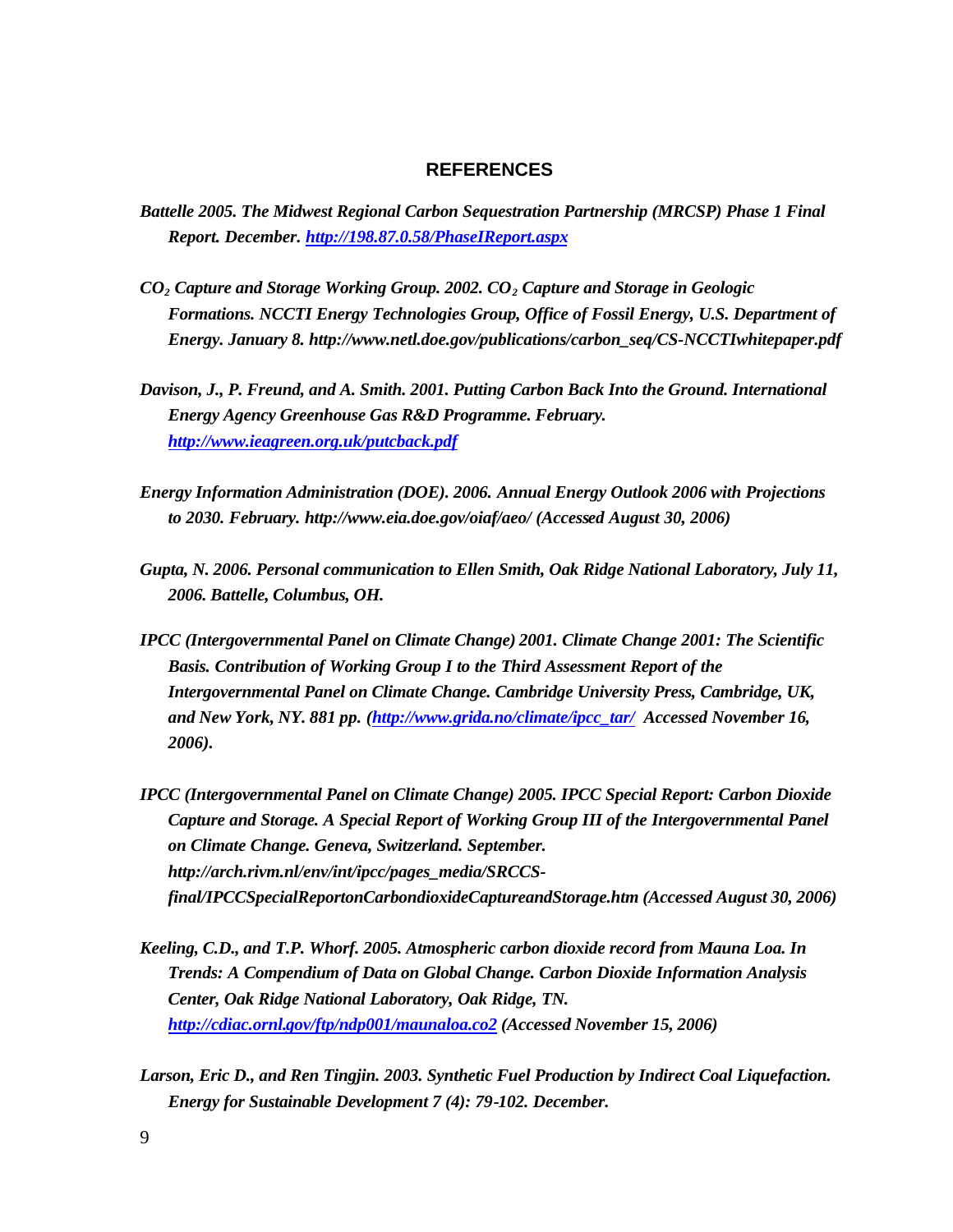- *Marano, John J., and Jared P. Ciferno. 2001. Life-Cycle Greenhouse-Gas Emissions Inventory for Fisher-Tropsch Fuels. Prepared for U.S. Department of Energy National Energy Technology Laboratory by Energy and Environmental Solutions, LLC. June. http://www.netl.doe.gov/technologies/coalpower/gasification/pubs/pdf/GHGfinalADOBE.pdf*
- *Marland, G., T.A. Boden, and R. J. Andres. 2006. Global, Regional, and National Fossil Fuel CO<sup>2</sup> Emissions. In Trends: A Compendium of Data on Global Change. Carbon Dioxide Information Analysis Center, Oak Ridge National Laboratory, Oak Ridge, TN http://cdiac.esd.ornl.gov/trends/emis/meth\_reg.htm (Accessed November 16, 2006).*
- *Milici, R. C. 2004a. Assessment of Appalachian Basin Oil and Gas Resources: Carboniferous Coal-bed Gas Total Petroleum System. U.S. Geological Survey Open-File Report 2004-1272. Reston, VA. http://pubs.usgs.gov/of/2004/1272/*
- *Milici, R. C. 2004b. The Pennsylvania Anthracite District A Frontier Area for Development of Coalbed Methane? pp. 37-59 In Selected Presentations on Coal-bed Gas in the Eastern United States, P.D. Warwick, editor. U.S. Geological Survey Open-File Report 2004-1273. http://pubs.usgs.gov/of/2004/1273/2004-1273Milici.pdf*
- *Milici, R. C. 2006. Personal communication to Ellen Smith, Oak Ridge National Laboratory, July 7, 2006. US Geological Survey, Reston, VA.*
- *Milici, R. C. and J. R. Hatch 2004. Assessment of Undiscovered Carboniferous Coal-Bed Gas Resources of the Appalachian Basin and Black Warrior Basin Provinces, 2002. US Geological Survey Fact Sheet 2004-3092. http://pubs.usgs.gov/fs/2004/3092/fs2004-3092.html*
- *Radizwon, A. 2006. Verification of Carbon Dioxide Emissions in the Gilberton Coal-to-Clean Fuels and Power Co-Production Project. Prepared for the National Energy Technology Laboratory, U.S. Department of Energy, Pittsburgh, PA. June.*
- *Southern States Energy Board. 2006. The American Security Study. Appendix D: Coal-To-Liquids Case Studies. Norcross, GA. July. http://www.americanenergysecurity.org/studyrelease.html*
- *USGS (United States Geological Survey). 2000. Water Produced with Coal-Bed Methane. US Geological Survey Fact Sheet FS-156-00. November. http://pubs.usgs.gov/fs/fs-0156-00/fs-0156-00.pdf*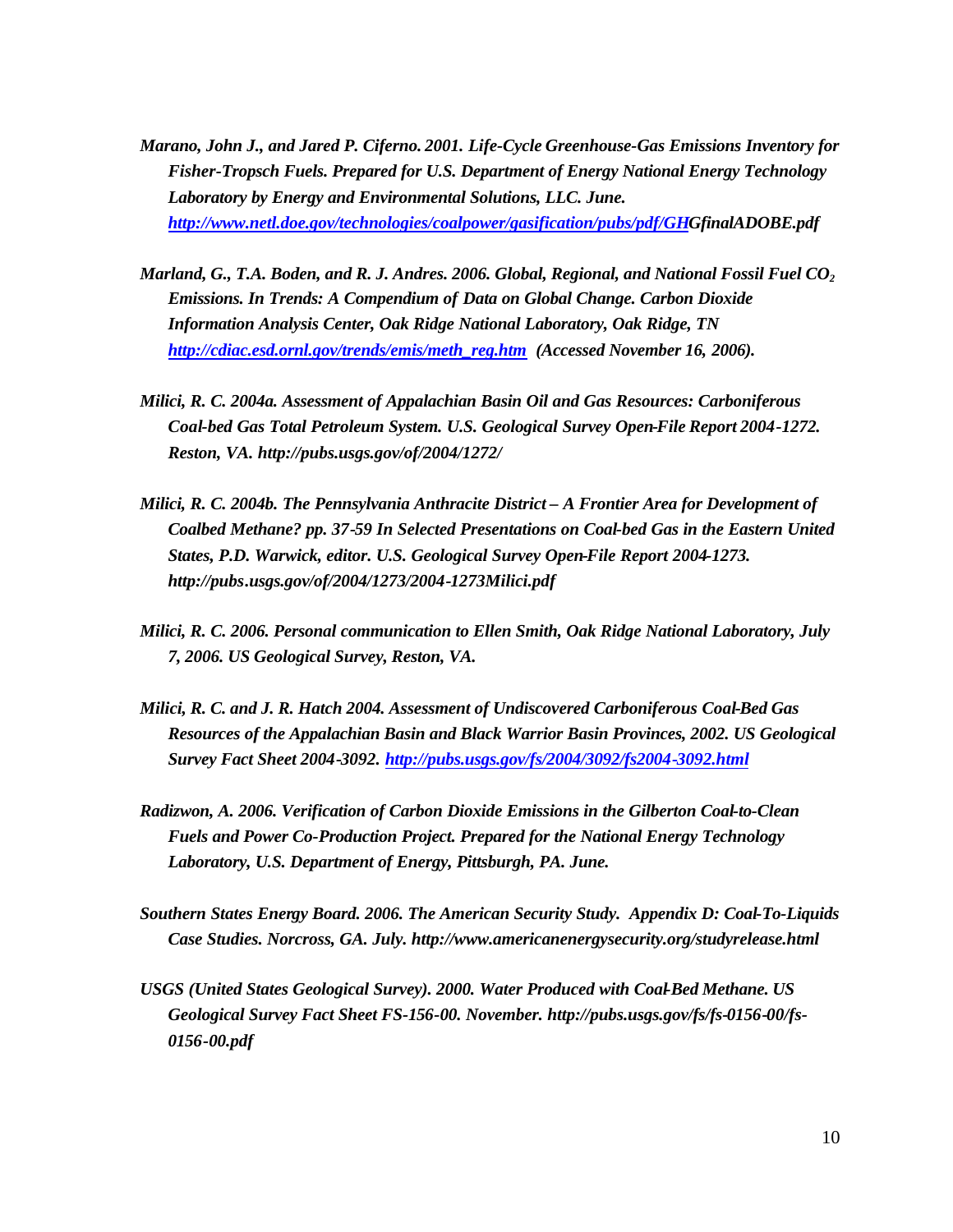- *Williams, R. H., and E. D. Larson 2003. A Comparison of Direct and Indirect Liquefaction Technologies for Making Fluid Fuels from Coal. Energy for Sustainable Development, 7 (4): 103-127. December. http://www.princeton.edu/~energy/publications/pdf/2003/dclversussicl.pdf*
- *Williams, R.H., E.D. Larson, and H. Jin. 2006. Comparing Climate Change Mitigating Potentials of Alternative Synthetic Liquid Fuel Technologies Using Biomass and Coal. Fifth Annual Conference on Carbon Capture and Sequestration – DOE/NETL. May 8-11, 2006. 19 p.*